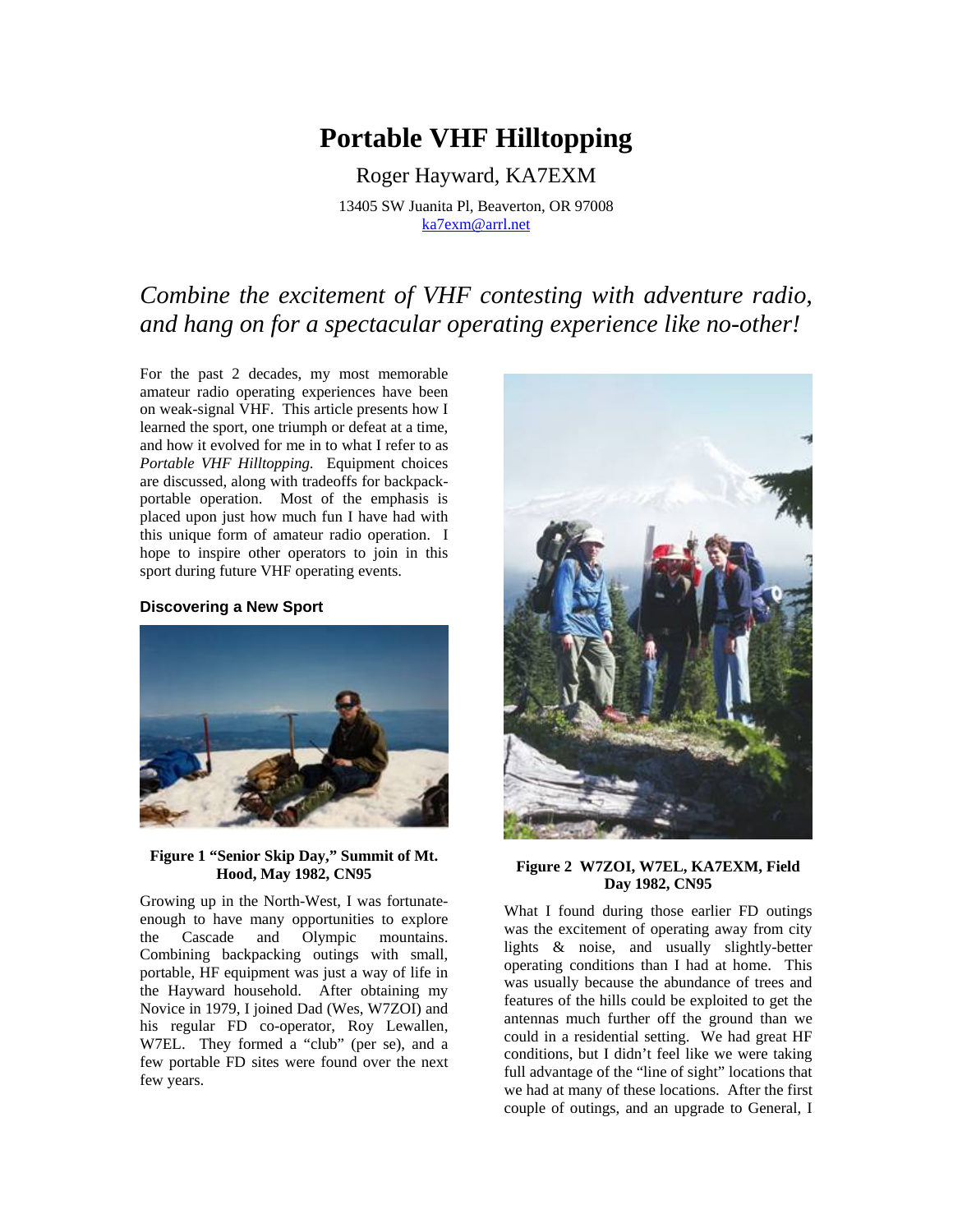wanted to bring my FM HT with me and see what I could scare up on 2 meters. With a simple "tinker-toy" 2 element quad, I was able to work back in to the Portland area on 2m simplex without any problems.



**Figure 3 W7EL (& W7ZOI), "1B OR" from Ghost Ridge, 1982 (CN95)**



# **Figure 4 KA7EXM on 2m for FD 1982 (CN95)**

My first 2m rig was a Yaesu FT-207 (FM HT). I was motivated by friends who also had FM HT's, and the interest in public service / repeater operation. I traded the rig away a couple of years later when the FT-290R was introduced. The FT-290 was a battery-operated, 2m all mode synthesized rig, in the spirit of the IC-202. Ironically, my FT-290R was only used for Satellite and weak-signal operation from home, but never taken out on an expedition. I sold the rig when heading off to college, a sale I regret making.

During my Senior year of high school, a climb to the Summit of Mt. Hood included a 2m HT for safety and VHF exploration. Unfortunately arriving at the summit at 10 AM on a week-day, there was nobody to operate.

2m FM Hilltopping had its limitations. One of the largest limitations was the lack of other operators even bothering to listen. If anyone was

going to be on 2m for FD, it was going to be on 144.2. We were still a dozen years shy of the IC-706, and the increase in SSB VHF / UHF activity these new radios brought to the mainstream amateur community.

If there weren't operators available on 2FM Simplex, there were certainly repeaters to operate through. From the summit of Mt. Hood, one can bring up more than 4 repeaters on some crowded channels. From Mt. Anderson in the heart of the Olympic Mountains, we had to ask operators on a Canadian repeater to refrain from operating so we could make a phone patch back to Western Oregon's South Saddle, just over 150 miles away from our QTH.

The exposure with the FM Handie Talkies revealed that there was an opportunity here. Switching modes to SSB, and hoping for more activity, was going to be the trick.



# **Figure 5 Phone-Patch from Mt. Anderson, Olympic National Park, CN87 to South Saddle, CN85**

My first post-college job was for an engineering firm in Sunnyvale, California. Due to the nature of the business, the workplace attracted numerous amateur operators. The company was quick to declare how many PhD's worked there. However, the PhD's were greatly outnumbered by licensed amateurs.

In the late 1980's there was quite a bit of SSB activity in the San Francisco Bay area. Most operated from their homes. The typical home in the Bay area is only a few dozen feet above sea level, at-best. Mark Hansen, KI7N, a college friend / co-worker, and I, took to the hills above Stanford to check out the propagation by looking down upon the entire Bay area. We visited Mt. Tamalpais<sup>1</sup> in Marin County, an incredible spot for VHF / UHF operation. From Mt. Tam, we could operate in to the Bay area, as well as to the East, well beyond Sacramento. We knew that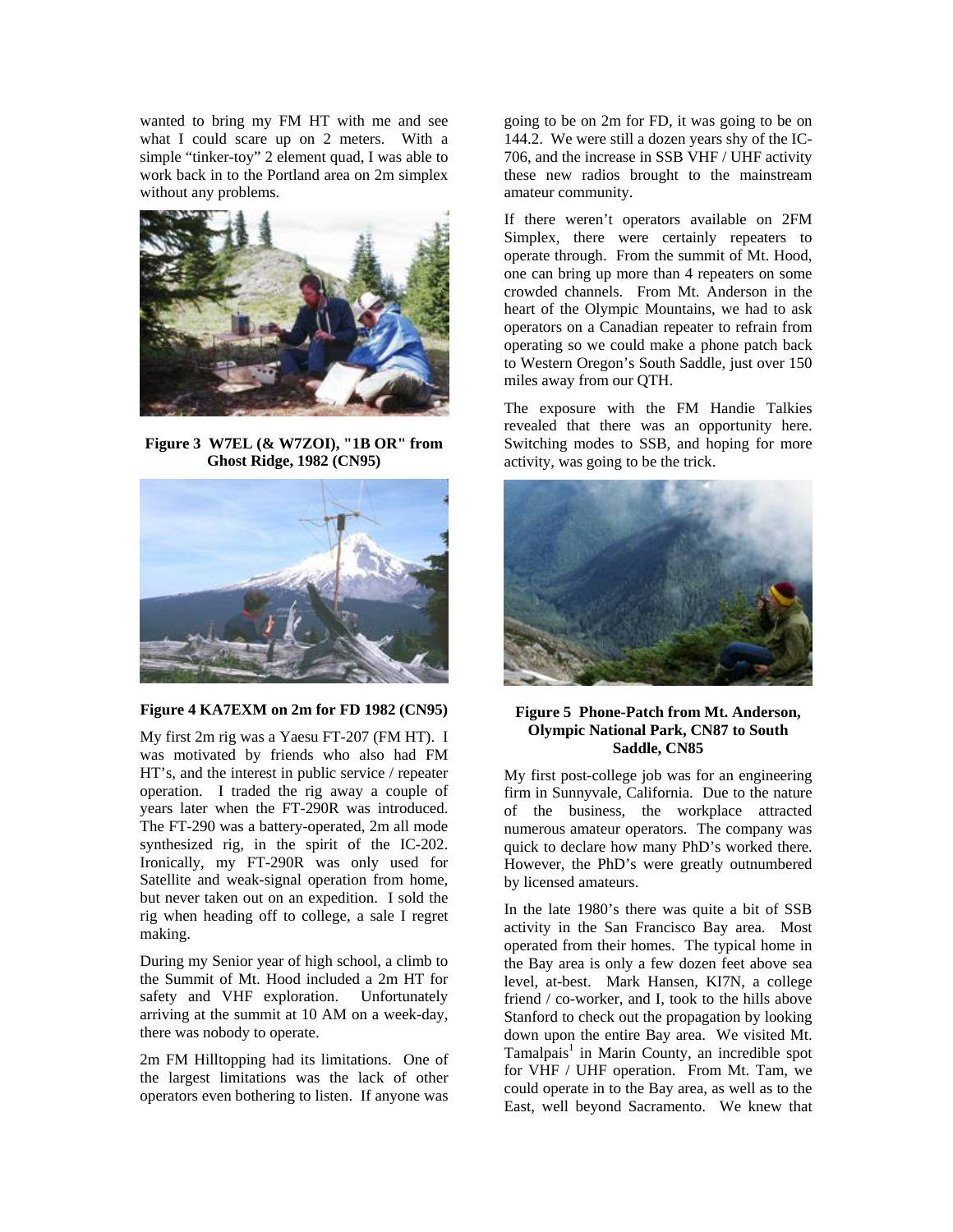horizontal polarization was a must. With a simple 4 element Cushcraft yagi, we were able to work a few dozen amateurs with 5 Watts from the peak of Mt. Tam.

I started to note a few important things for portable VHF operation. A yagi was probably going to be a requirement, and the 25W 2m all mode mobile we were using required a lot of batteries (even on low power). The sting of selling the FT-290R years earlier was catching up with me.



# **Figure 6 Jack WB6JZY, Summit Pinnacle of Mt. Conness, Yosemite NP (DM07)**

Meanwhile, back at the lunch table, I met Jack Trollman, WB6JZY. Jack has been involved with communications systems all his life (not just via amateur radio), and enjoys backpacking as well. That was enough for the two of us to hit it off. In the summer of 1989, we ventured out to climb Mt. Conness in the Yosemite National Park, coincident with the September VHF contest. Jack offered to bring his IC-202 and a yagi; all I had to do was bring a keyer<sup>2</sup>[.](#page-11-1) From the summit pinnacle of Mt. Conness, we operated back in to the Bay area without any problems. We heard activity into the Los Angeles basin as well.

Although our operating time was limited due to the climb involved, I was hooked. This was a clear demonstration that it was indeed possible to bring relatively light weight VHF equipment in to the mountains and put it on the air.

# **Building the portable VHF station**

In the fall of 1990, I made my move home to Oregon. Graduate school at Oregon State was the official excuse that brought me back home to the North West. In September 1991, I had the opportunity to try out my own VHF contest. But what was I going to need?

- Incredible Vantage point: How about the summit of the South Sister? A long 5 hour slog, elevation 10,358 feet.
- 2m SSB Rig: Borrowed Mizuho MX-2, 200mW SSB / CW HT
- Yagi: Hobbled-together 5 elements from the ARRL handbook. This was not much more than a "directional dipole."
- A college buddy to share the excitement.

This was more-than-enough to put CN94 on the air. Or was it? (I'd say it was!)



Peak experience: Roger Hayward, KA7EXM, of Corvallis, Oregon, combines backpacking, contesting and QRP as he operates in the September 1991 ARRL VHF QSO Party with a 200-mW hand-held SSB/CW transceiver atop Oregon's South Sister (elevation 10,358 feet). Elsewhere in this issue, Hayward describes the other radio he took on the trip: A 1.5-watt 40-meter CW rig. (photo by Scott Brown, WB7SHE/3)

## **Figure 7 QST Insert from June 1992**

Despite the odd arrangement of a VERY low power rig, and an antenna that had zero field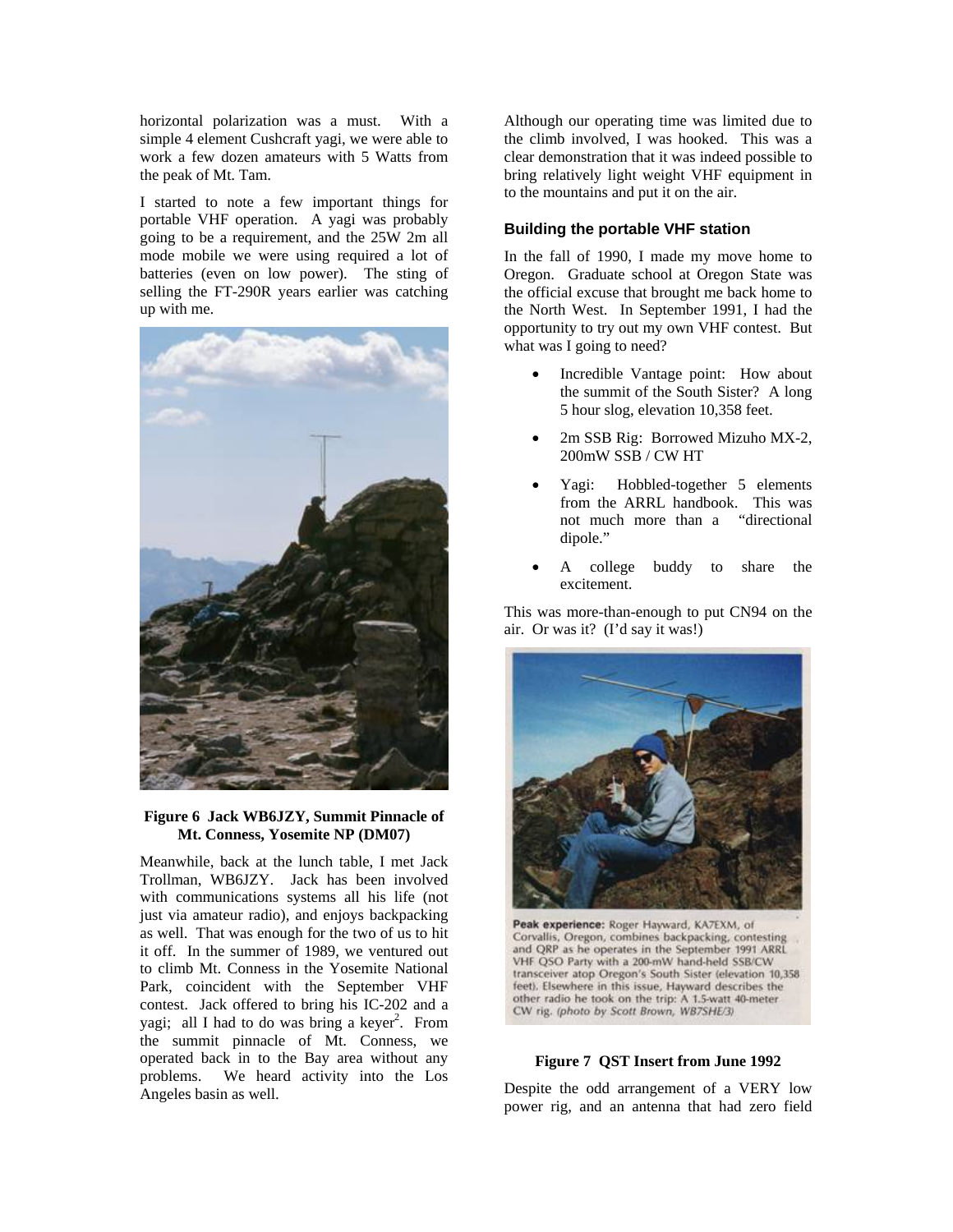testing on it, we were able to operate in to Portland with relatively few problems. We even nabbed one CW contact to Seattle (CN87).



## **Figure 8 View to the North from the South Sister, CN94 (September VHF Contest, 1991)**

The antenna and rig are shown in [Figure 9.](#page-3-0) The Mizuho MX-2 HT is unique, and can be found on eBay occasionally. Although the 200mW output level might be a little low, a small linear amplifier could be added easily.

<span id="page-3-0"></span>

# **Figure 9 Mizuho 2m SSB/CW HT, Yagi Configuration**

The first antenna was built with dowels, scraps of masonite, and wingnuts. The boom would fold up in place and secure by moving two

wingnuts. The elements of the antenna were made of welding rod, and were cut to halfelement length and crammed in to the pre-drilled holes on the mast. For this first arrangement, the coax was connected to the driven element with a pair of clip leads.

With the lack of time to investigate the yagi, no improvements were made in time for the January 1992 VHF contest. I headed up to Mary's Peak for a gorgeous day of operating (CN84). This time, I had the Mizuho, as well as a borrowed FT-290R, modified to allow for 5W of output.

The experience from the summit of Mary's Peak was incredible. Ignoring the commercial communication system at the summit, I had a spectacular view of the cascades, spanning from the Sisters, North to Mt. Hood and Mt. St. Helens. Operating was even better. With contacts clear in to CN87, a boat-load of contacts in to Portland (CN85), and even a QSO over my shoulder to the Oregon coast (CN72), it proved once-again that a couple of watts and even a lousy antenna could be heard.



**Figure 10 Mary's Peak, Oregon, January 1992, CN84**

After graduate school and a move back to the Portland area, it became time to gear up for real. I considered a small PA for the Mizuho to bring up its output power, but the owner wanted the rig back. I elected to pick up a FT-290Rii and the companion battery pack. With this combination, I had a slightly over-weight 2.5W 2m SSB/CW rig. The next destination? Cooper Spur, 9200 feet up Mt. Hood's North-East ridge for the September 1992 VHF contest.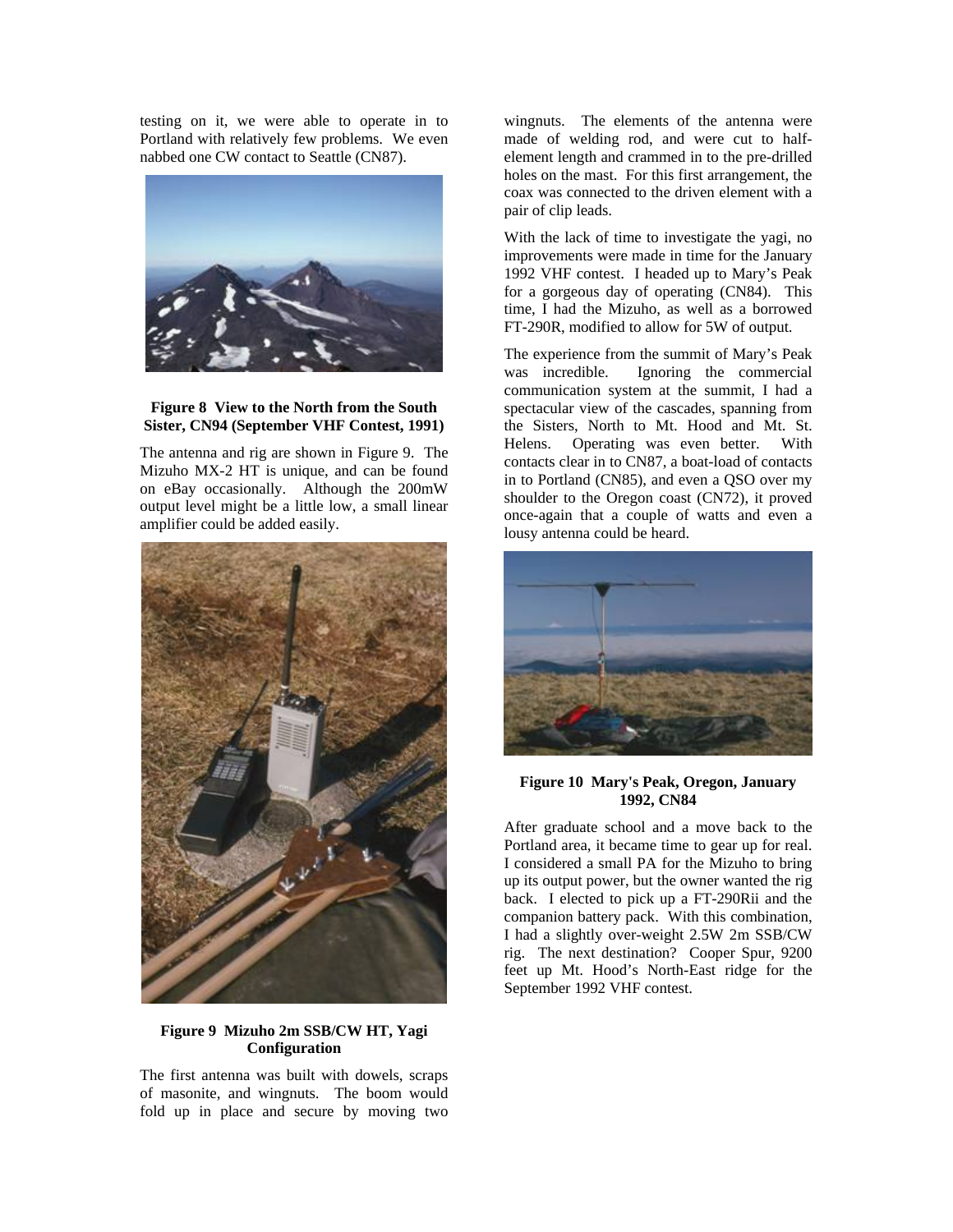

# **Figure 11 Cooper Spur (Mt. Hood), September 1992 CN95**

After a trip like this, one finds faults with the ARRL's scoring system. For starters, most trips of this sort are best performed with a party of two or more<sup>3</sup>. This allows one person to take photos of the other, and frees up a little time for the operator to take a break, eat, etc. The second fault is that there are no points given for the scenery.

I realized I had done it. The weight of the day pack was totally reasonable. Without too much work, one could probably bring overnight gear along with the rig. The longest elements of the antenna were reduced down to a few 3' dowels I just held in my hand for transport. These can be lashed to a pack with ease, if required, or carried in a poster-tube.

For the next few years, a number of favorite operating locations were found, and yielded similar results. One favorite Field Day location, "Ghost Ridge" along the Pacific Crest Trail, yielded mixed results on VHF, as Mount Hood shadows the path to the North. Finding an antenna design that would not-only provide a decent match, but be light-enough and collapse

down for transport, seemed to be the greatest challenges.

In the spring of 1997, I had an opportunity to visit Penn State for a conference, immediately after the June VHF contest. I brought my FT-290Rii and the portable yagi along. We had replaced the driven element with a gamma-match configuration, but were still uncertain about its overall performance. I found Mt. Davis, the highest point in Pennsylvania. A 40' lookout tower greeted me when I got to the summit. Unfortunately, the antenna situation destroyed my chances for experiencing the VHF contest from the North-East. It was time to dump the design and search for a decent replacement.



**Figure 12 Summit of Mt. Davis, Pennsylvania (June 1997 VHF Contest), FM09** 

### **Portable Antennas that Work**

Along comes an elegant, simple yagi design from Kent Britain, WA5VJB<sup>4</sup>[.](#page-11-3) If you haven't built a few of his yagi's yet, you really must. Kent took a very different approach to the Yagi. He chose a simple feed system using half of a folded dipole, then arranged the first director to form a good match to this driven element. The result is a family of yagi's with *good-enough* performance, simple-enough that one can construct it to be easily transportable.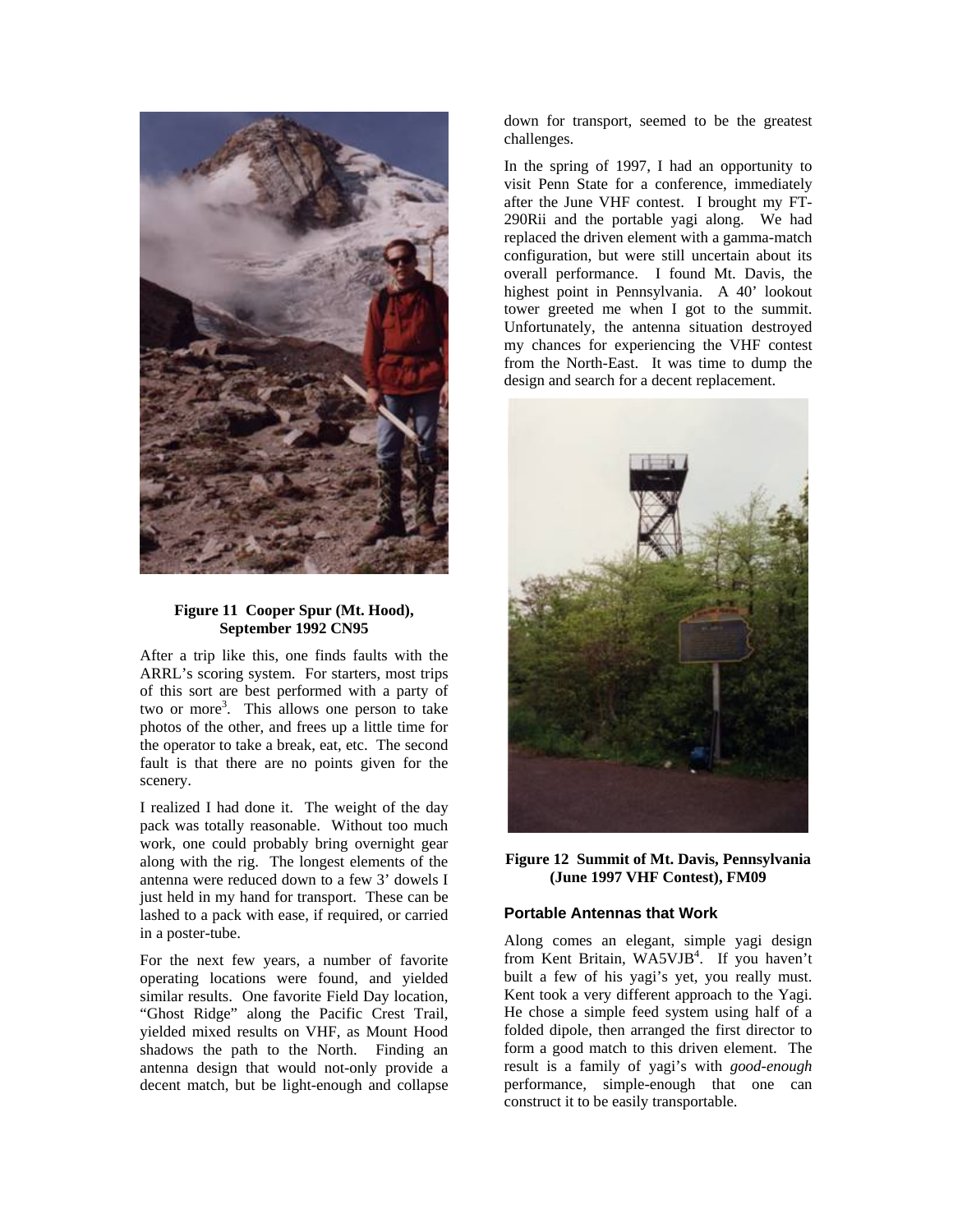W7ZOI built a 3-element yagi using #10 wire for the driven element, and a similar material for the director and reflector. The elements, along with the boom, could be stowed inside a typical backpack. Two 5' tent poles were stacked over each other to form the mast. With a couple of additional hand-made pieces, we had a nice takeanywhere 3 element  $2m$  antenna<sup>[5](#page-11-4)</sup>.

The next opportunity to try out the new yagi setup was in January 1999. Although the peak at Ghost Ridge is not on the trail, it was a popular winter destination. W7ZOI and I got up superearly and headed for the hills, with the FT-290Rii, the new yagi, and snow shoes.



# **Figure 13 Ghost Ridge, January 1999 CN95**

The trip to the ridge was quite a lot of work. It would have been much harder, but we were able to follow a trail that had been broken by someone the previous night. On the top of the hill, the air was absolutely still, and probably around 20 degrees. It was surreal.

Unfortunately the ARRL rules emphasize that in moments like this, one must actually put the gear *on the air* in order to achieve some sort of *score*. This is quite unfortunate at times, as the day was already declared a total success prior to breaking out the radio.

The yagi worked, and it worked well. Other operators could hear us, and we could hear them. Our 2.5W signal appeared to be on-par with most everyone else. The "QRP ridicule" was finally gone. Of course, most OM's couldn't believe we were sitting in a hole in the snow, at 4925', staring at Mt. Hood only 5 miles away. The unfortunate downfall of Ghost Ridge is that Seattle is shadowed by Mt. Hood itself.

When operating the rig in cold conditions, I found the normal winter gloves to be inadequate. Small buttons, pencils for logging contacts, and thick insulation on the glove do not go well together. I found ultra-thin poly-propylene gloves, made of material similar to that used in modern long-underwear. These gloves proved thin-enough to allow operation of the rig without the need to expose the bare hand to the elements.

# **Multiple-Band Backpack Portable**

After the absolutely wonderful experience on Ghost Ridge in January, we elected to return to the same QTH for the June contest. This time, W7ZOI brought along a home-brew 6m DSB rig. It was a beautiful early spring day, and conditions were favorable on both bands. For 6 meters, a simple dipole served as our antenna.



#### **Figure 14 W7ZOI Operating 6m DSB from CN95**

On 2 meters, we still used the 3 element WA5VJB yagi. Although everyone knows that "more elements means higher gain," few remember that this gain is obtained by increasing the directional nature of the yagi. We found that 3 (and later 4) elements on 2m proved a very good compromise for hilltop operations. It is small-enough that it is portable, provides a little bit of forward gain, but also allows you to hear signals off of the sides of the yagi. Some stations would-have been missed with a highergain antenna, not because we couldn't work the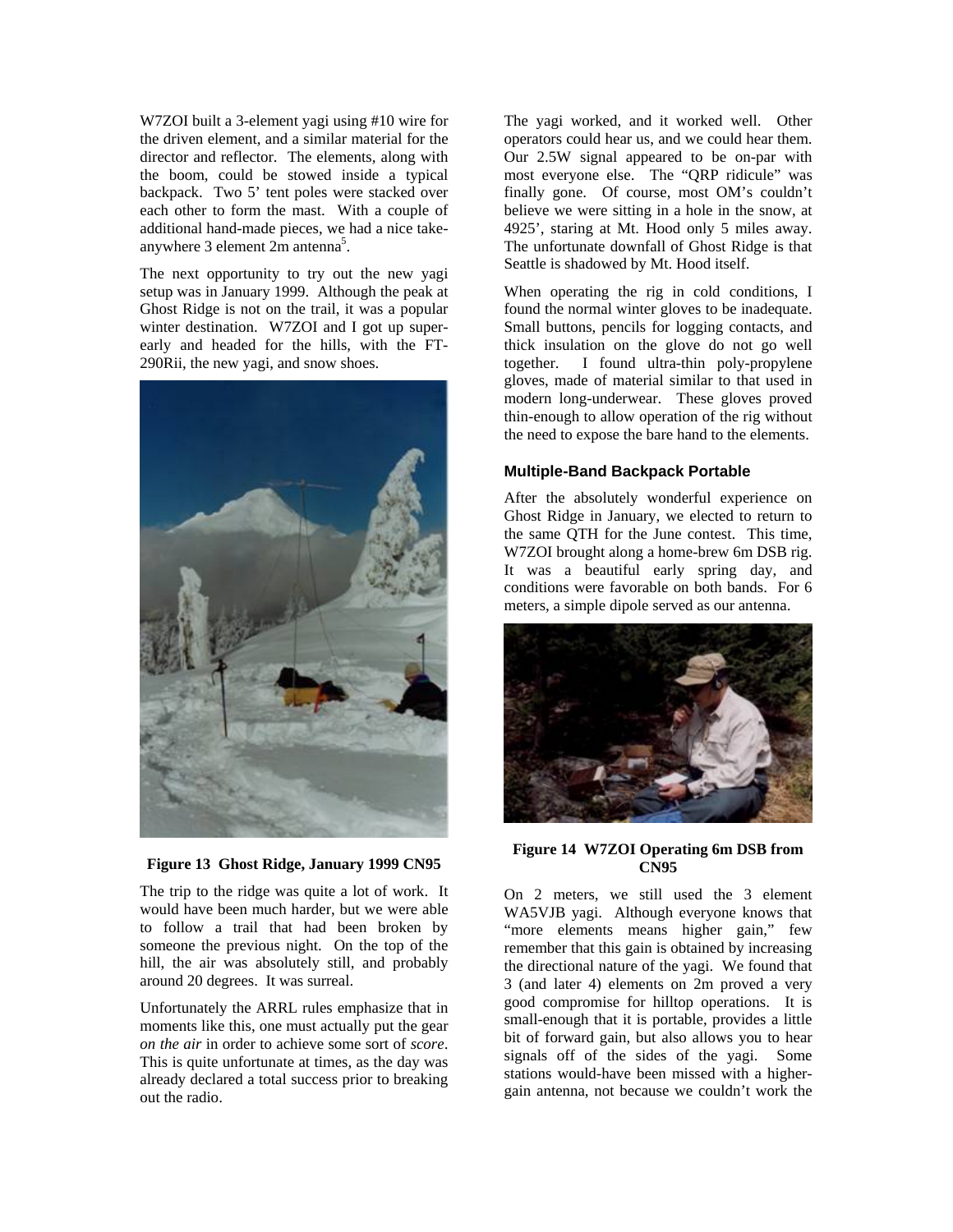other station, but because we wouldn't have heard them off the side of the antenna.



**Figure 15 A Spectacular Day from CN95!**

Ironically, this rule seems to apply for other stations. We had the rare opportunity of hearing W6MMM durin[g](#page-11-5) the Ghost Ridge outing<sup>6</sup>. We wonder if they heard us calling back, as their long arrays were quickly swiping across our location.

After adding the  $2<sup>nd</sup>$  band to the mix, I noted we carried redundant power up the hill. I could have operated from the Gel Cell battery. In place of the snap-on C-cell pack, I could have carried the 25W linear (and run it in 5W mode). Perhaps the extra 3dB would have clinched a couple of additional contacts.

With numerous outings at this point, thoughts turned towards finally accomplishing a contact with Canada from CN95 (or better), as well as perhaps increasing the operating time. From Beaverton to Mt. Hood and back in a day, the typical day-hike only allows for a few short hours to operate. I wanted a better vantage point to the North, as well as more time to operate.

Both of these goals were accomplished in September 2000 with an overnight hike to a location East of Mt. Hood. This time, the Portland area was in Mt. Hood's shadow, but Seattle was a clear shot.



**Figure 16 Lookout Mountain, CN95** 

Notes from this trip<sup>[7](#page-11-6)</sup> revealed that the backpack was in excess of 60 pounds. OUCH. Luxury items included adequate water for an overnight stay, extra fuel, a tarp in addition to the tent, and TWO 8 pound Gel Cell batteries. Although the weight of the pack could certainly be optimized to roughly 40-45 pounds with ease, it seemed apparent that a companion hiker would help offset the weight of the gear (one can carry the bulk of the common gear, the other carries the radio and antenna). With short hiking distance of just over a mile, the weight was still bearable.

The overnight experience was new, and fun. I enjoyed the opportunity to ragchew with other stations in the evening, hanging out in other various hilltop locations for the night. It was unfortunate that I had just the one band, as I finally had the time available for more bands. Very shortly after getting home from this trip, I found my next portable radio, the FT-817.

# **The Ultimate Backpacker**

I think I was the only person in the country that saw the introduction of the FT-817 as a more-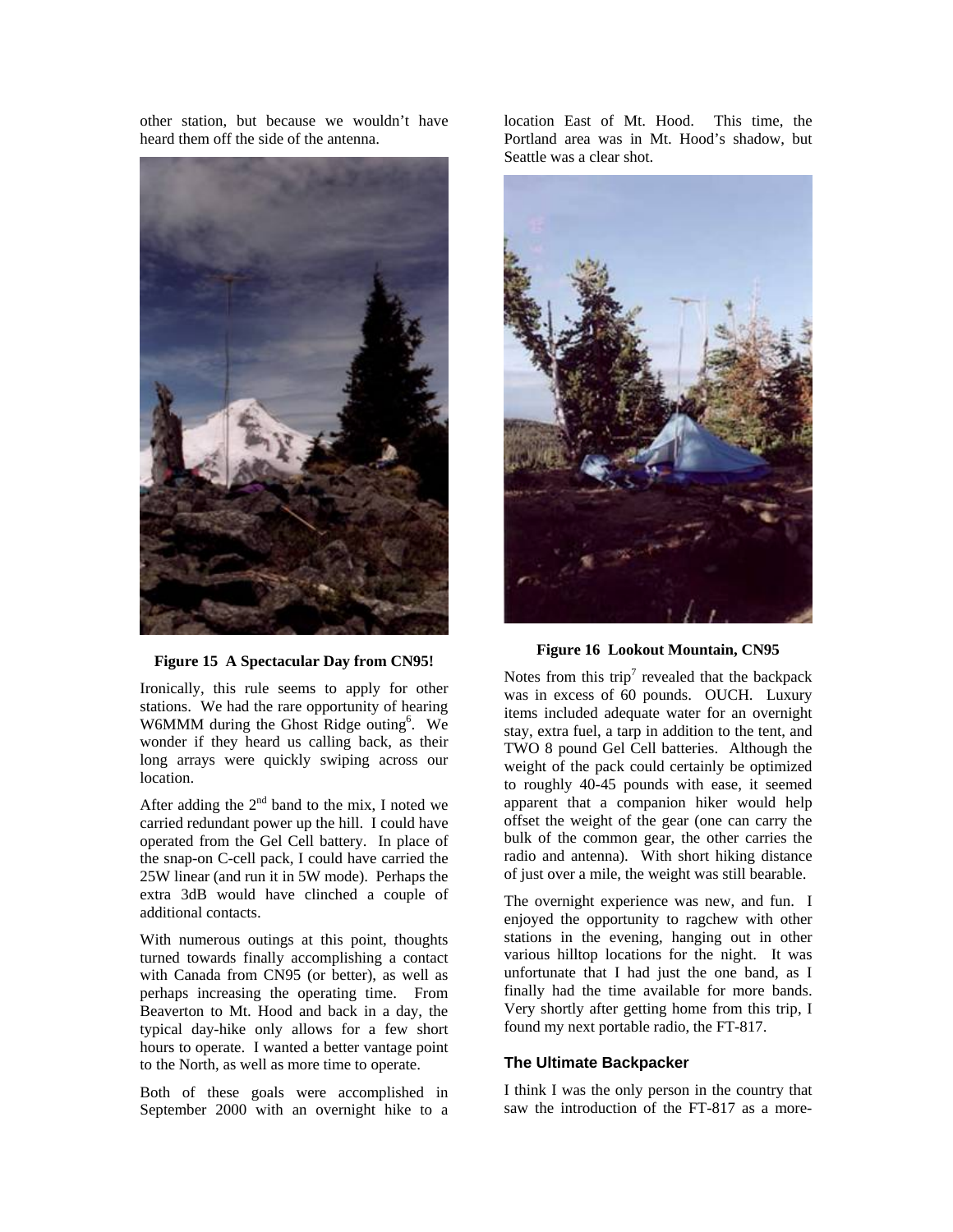flexible, lower-weight "FT-290iii, plus HF." Most saw it the other way around. A little sweet-talking to Yaesu and I had the first FT-817 delivered in Oregon.

Very shortly after receiving the FT-817, it was put on the bench for a number of tests. MDS, Dynamic Range, and a number of on-air tests were performed. The receiver is quite good, if you consider the overall weight of the radio (just over 1 kg), and the extremely limited size.

The one disappointment noted almost immediately was the relatively high current consumption of the radio during receive. Average current consumption was around 300mA. This value varied band-to-band, depending upon how many non-latching relays were actuated. The internal AA battery pack would not last very long with this sort of drain.

Due to the overwhelming capabilities of the radio for its size and weight, we understood how Yaesu engineering had to make some concession in order to bring the radio to market at such an extremely competitive price. However, one can argue whether this should really be considered the "ultimate" backpack rig.

I scrambled quickly to build up a 432 antenna for the next outing, January 2001. I elected to build an 8 element 'VJB yagi. To match the boom length, I built a companion 4 element yagi for 2m. We ventured out to Bennett Pass, another hill East of Ghost Ridge (near Mt. Hood) in CN95.

With the slightly lighter payload in the pack, I was able to carry an extra antenna. The '817 worked as advertised, and received a "Two Thumbs Up" recommendation from us. We learned the hard way that Sealed Lead-Acid batteries do NOT operate well when they are placed directly on the snow.

Winter operation has proven to be a great experience. If for no other reason, the ritual of the contest forces us to head out in to the snow. Without the scheduled event, excuses to put off a snowshoeing trip may postpone things until springtime. The unfortunate circumstance of Winter adventures has been finding a readilyaccessable vantage-point that would allow for overnight camping.



# **Figure 17 Bennett Pass, CN95 with FT-817 and 3 bands**

# **Two Awesome Portable Experiences**

The next adventure with the FT-817 came in June of 2001, with a trip up to the Summit of Mt. Ellinor, in the Olympic National Park (CN87). My climbing buddy was my nephew, Tom, KD7LXL.

Tom had recently obtained his Technician-class license, and had chosen to purchase a FM HT to get started with amateur radio. Two other generations of Hayward's were eager to see him on HF, or VHF for some long-haul contacts. What better way to show another amateur operator how much fun this is, than to bring him along and let him share in the experience.

Due to conditions on the summit, we chose to descend to a lower location for the evening and pitch a tent. Rain slowed us down a little-bit. We had the 3 "FT-817" bands with us. Because of weight considerations, I chose to carry 3 full sets of AA batteries this time. Unfortunately, this was our limiting factor.

This was the first time I combined a long evening of operating with multiple bands at an awesome vantage-point. The only thing we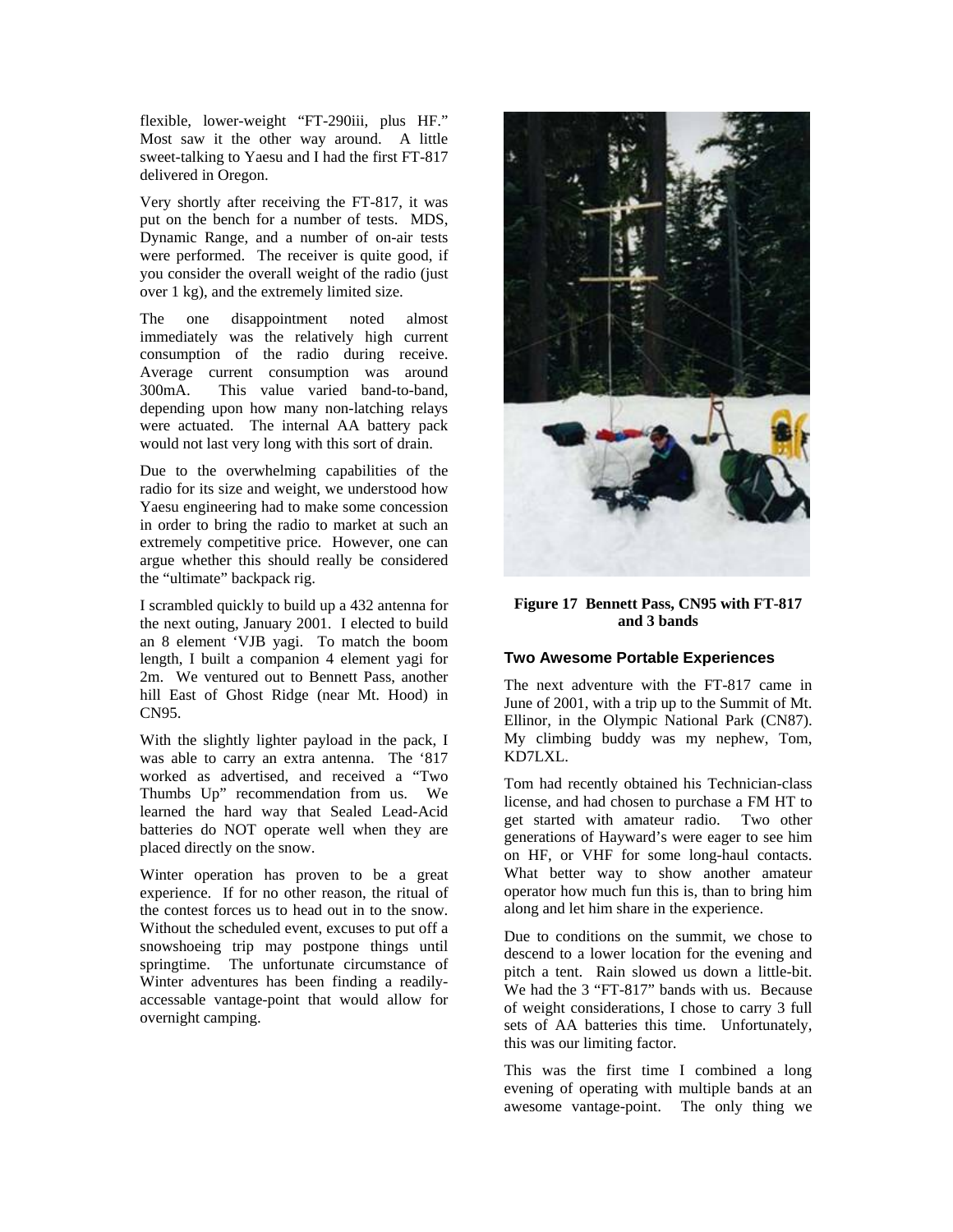didn't have was a rare grid. It didn't seem to matter, as we were able to work in to Portland when many other Seattle stations could not.



## **Figure 18 KA7EXM (KD7LXL, op) From Summit of Mt. Ellinor, Olympic NP, CN87**

With a 14 year old aspiring amateur watching your every move, you tend to hope for an exciting evening of operating. What happened that evening was far-beyond exciting. We heard a very weak station pop up on 2m, slowly increasing in signal strength. The station was WB6FFC, in CN82, on Mt. Ashland (Oregon border to California). I switched to CW, and took the output power up to 5W, knowing that this might drain the life out of an entire set of AA batteries.

He heard us, and we worked him. With only 4 elements, and a nice tall hill on the Olympic Peninsula, we worked a station over 350 miles away.

What happened next was even better. We worked the same station on 432.

As for KD7LXL, Tom promptly purchased an FT-817, and an M2 yagi. He has been active on VHF ever-since, from Gig Harbor Washington.

In September 2001, W7ZOI and I finally combined everything we had learned about VHF hilltopping for a weekend that really had no

comparisio[n](#page-11-7)<sup>8</sup>. We chose Maxwell Butte, a 5 mile hike up to a peak just West of Three Fingered Jack, in the Mt. Jefferson wilderness area of Oregon (CN94). We had to carry our own water for the weekend, as well as overnight gear, and the rig. With a party of two, there were no compromises to the station. We operated 6m, 2m and 432, with the FT-817.

From this location, we operated up and down the Cascades, as well as one contact to CN88 in Canada. The bands were hopping, we had ample battery power, gain in the antenna, and a spectacular vantage point.



## **Figure 19 Wes (W7ZOI) on Maxwell Butte, near Three Fingered Jack, CN94**

When operating portable, one has to look at radio equipment in the same way an ultra-light backpacker looks at equipment. That is, everything you carry must have at-least one purpose, or it should stay home. Luxury items, such as an operating table, or even a clip-board, are left behind.

I found a convenient zipper-case years back that happens to be just-about the right size to carry nearly everything, with the exception of the yagi's, and the battery. The FT-817, ropes, coax, log books, pencils, wingnuts, power cable, keyer paddle, all fit conveniently into the case. Once I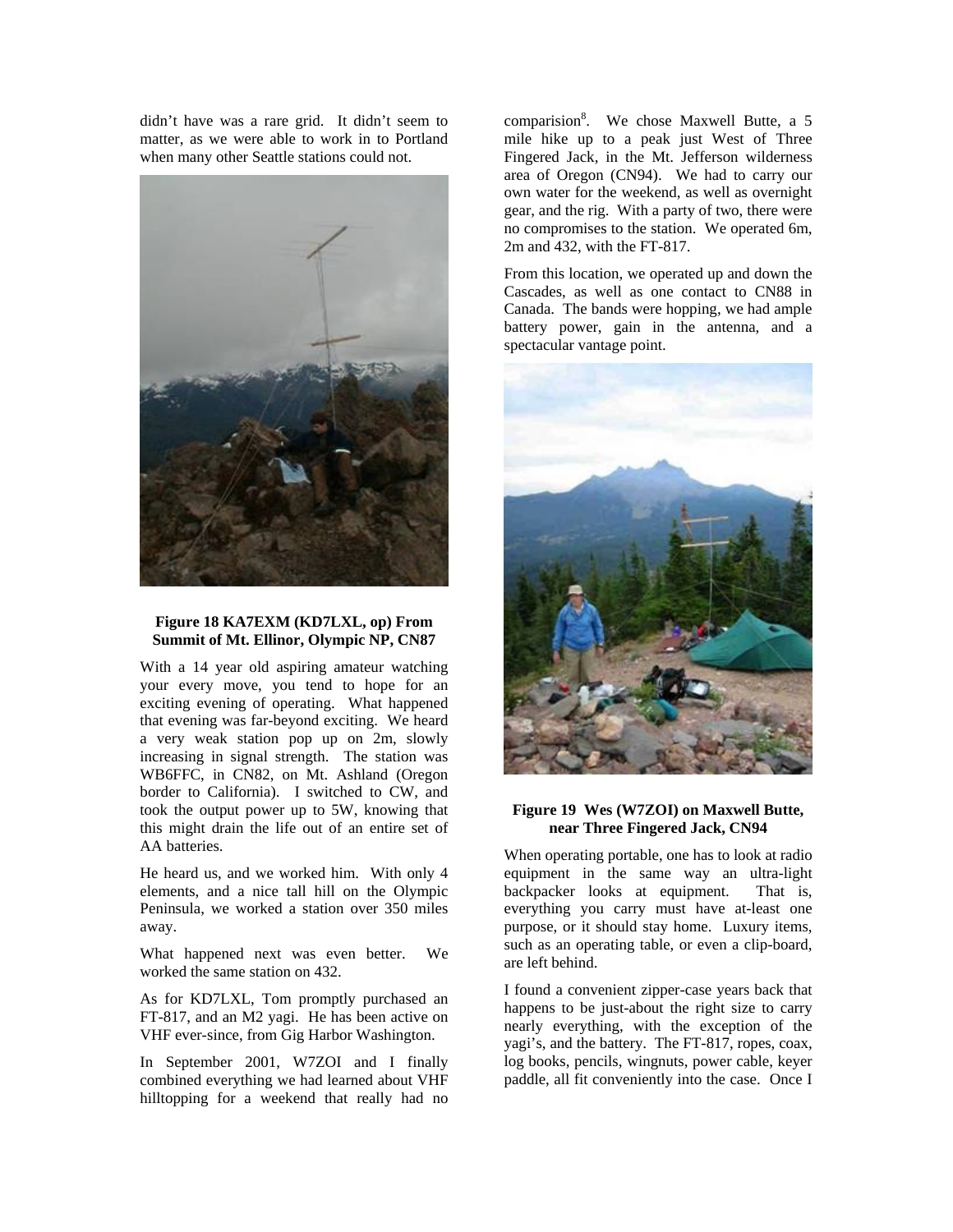get to the operating location, this case doubles as a place to prop the rig up for operation.



#### **Figure 20 The entire 4-band Station**

Despite the weight penalty, I found it especially useful to carry along my trusty Sony MDR-V6 headphones. This one luxury item allows for intense listening on CW (worth a few dB in itself), and allows you to operate without blaring a speaker all over your camp area. Although the object is usually to get away from other people, some locations attract a few visitors.

With concerns of weight, antenna bulk, and current consumption always a factor, it has been hard to venture in to additional bands for the VHF operating experience. A transverter for 222 has been built, as well as another WA5VJB yagi for the kit. The extra power penalty of running a transverter needs to be offset with additional grids operated (on that band). We believe 222 can be added to the kit with about a 2 pound increase in the backpack.



## **Figure 21 KA7EXM at the base of the antenna.**

Venturing in to higher bands involves a radical shift in antenna mounts. This will be the next area of experimenting. DEMI transverters are great, but they are a little heavy. Despite the high weight, only field testing will show us what to do next to optimize the wilderness experiment on UHF.

# **Other Operating Positions**

I have to admit that some times, sleeping on the ground isn't exactly comfortable. This is a compromise one has to make when camping away from cars & roads, and all the noise that comes from everyday life. Usually, the serenity achieved by backpacking easily makes up for some of the rough or cold. Still though, it is worth looking around to see if there are other ways to camp, not just via "traditional" lightweight backpacking.

My wife was inspired to inquire about the Fire Lookout Tower winter rental program. We put in a bid and got to rent a lookout tower for 3 nights in February 2004.



# **Figure 22 One alternative to sleeping in a Tent: Clear Lake Lookout Tower, CN95**

We rented the Clear Lake Lookout Tower, which is poised about 1/3 of the way between Mt. Hood and Mt. Jefferson, in Oregon, CN95. The trip required a 4 mile hike on snow-shoes, up about 800 feet of elevation. Although we had to carry our own food, stove and sleeping bags, the tower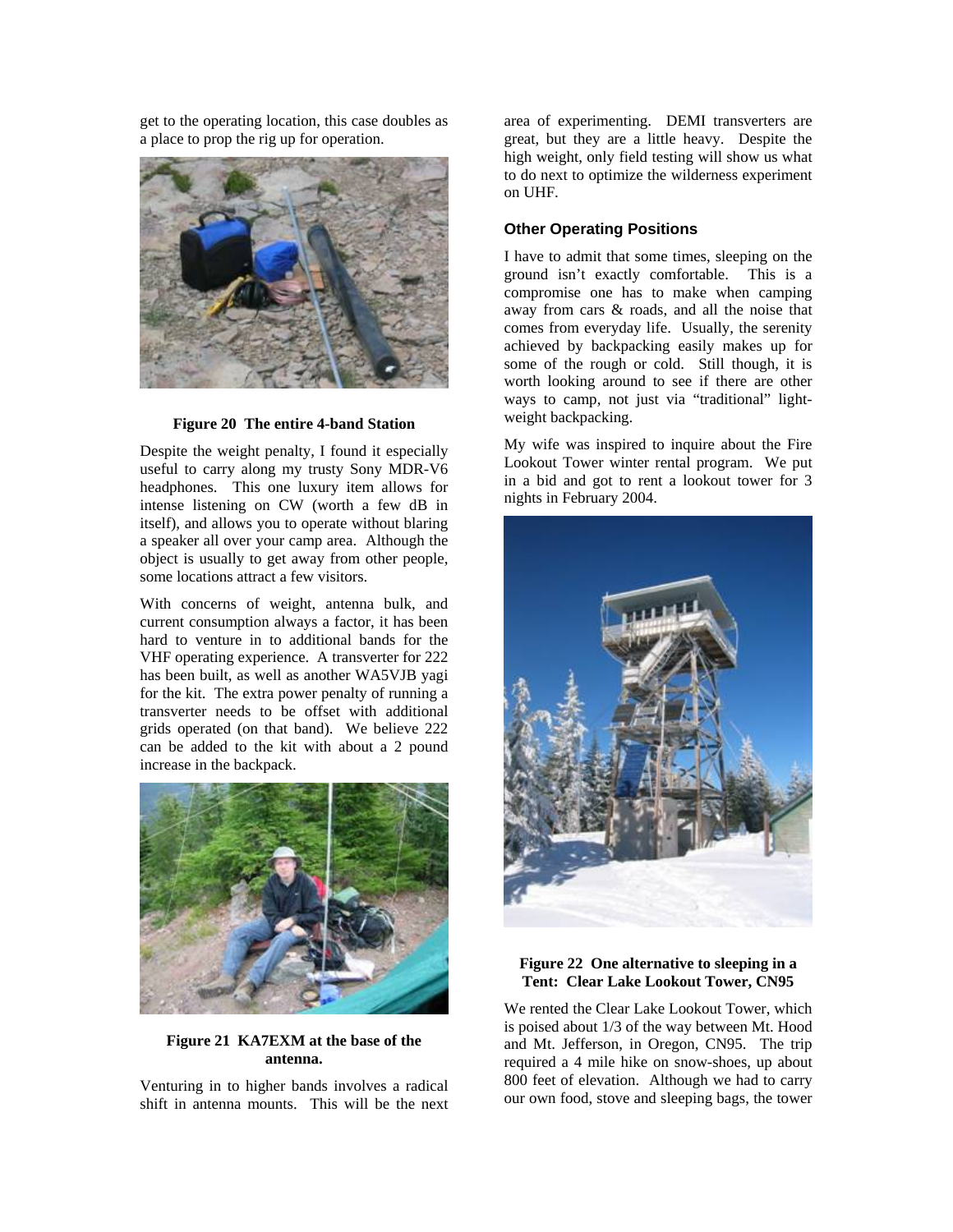itself had a propane stove, as well as a woodburning fireplace. Roughly 50 cords of wood were available for the guests. The only catch was that each piece of wood had to be hauled up the 40 feet by pulley.

Due to the lottery-nature of handing out reservations, it would be nearly impossible to get to rent the tower over the weekend of the January contest. (But it is worth trying until I get it!)

I managed to talk my wife in to letting me bring the FT-817, as "this would be how we could keep in touch with the kids." I scheduled to operate on a daily 75m net with W7ZOI. In addition, I brought material for 2m and 6m dipoles.

After sitting in a snow-hole for some of those VHF contests, this was like staying at the Hyatt Regency. I found a window that I could run coax through, and set up the 75m inverted vee. The top-point was on the railing of the tower. For 2m, I found a spare nail and hammered the centerpoint of the antenna on to the rail as well. A BNC-to-binding-post adapter was used to screw on to two stiff #10 pieces of wire. This formed a dipole that required no guy.



# **Figure 23 KA7EXM Checks in with "Grampa" on 75m**

For the two VHF bands available, it was indeed a killer location. Although I worked Fred

WA7TZY in CN87 with the dipole, it was clear that the 4 element yagi would prove more useful in a contest situation.

The disadvantages of the Lookout tower are twofold. First of all, there aren't that many of them. Secondly, you can't really choose when you get to stay in them. This is up to the Forest Service's lottery system.

So how can one find suitable lodging on top of any hill in the winter? What would provide the ability to hoist a variety of VHF antennas, yet still provide warmth and comfort from the elements?

<span id="page-10-0"></span>

# Figure 24 Icebox<sup>9</sup> Igloo, near Timberline **Lodge, Mt. Hood (CN95)**

One idea that certainly comes to mind is constructing an igloo. Igloo's are warmer in many respects than a tent, since it shelters you from the wind.

[Figure 24](#page-10-0) shows the igloo that KI7N and I built for the January 2003 contest. We built the igloo on the day prior to the contest, hoping to visit it for either an overnighter or a long day of operation. Due to strange weather conditions that winter, and the immense popularity of the Timberline ski area, we were unable to get to the parking lot that day. (There were just too many visitors up there). We opted to go for a hike